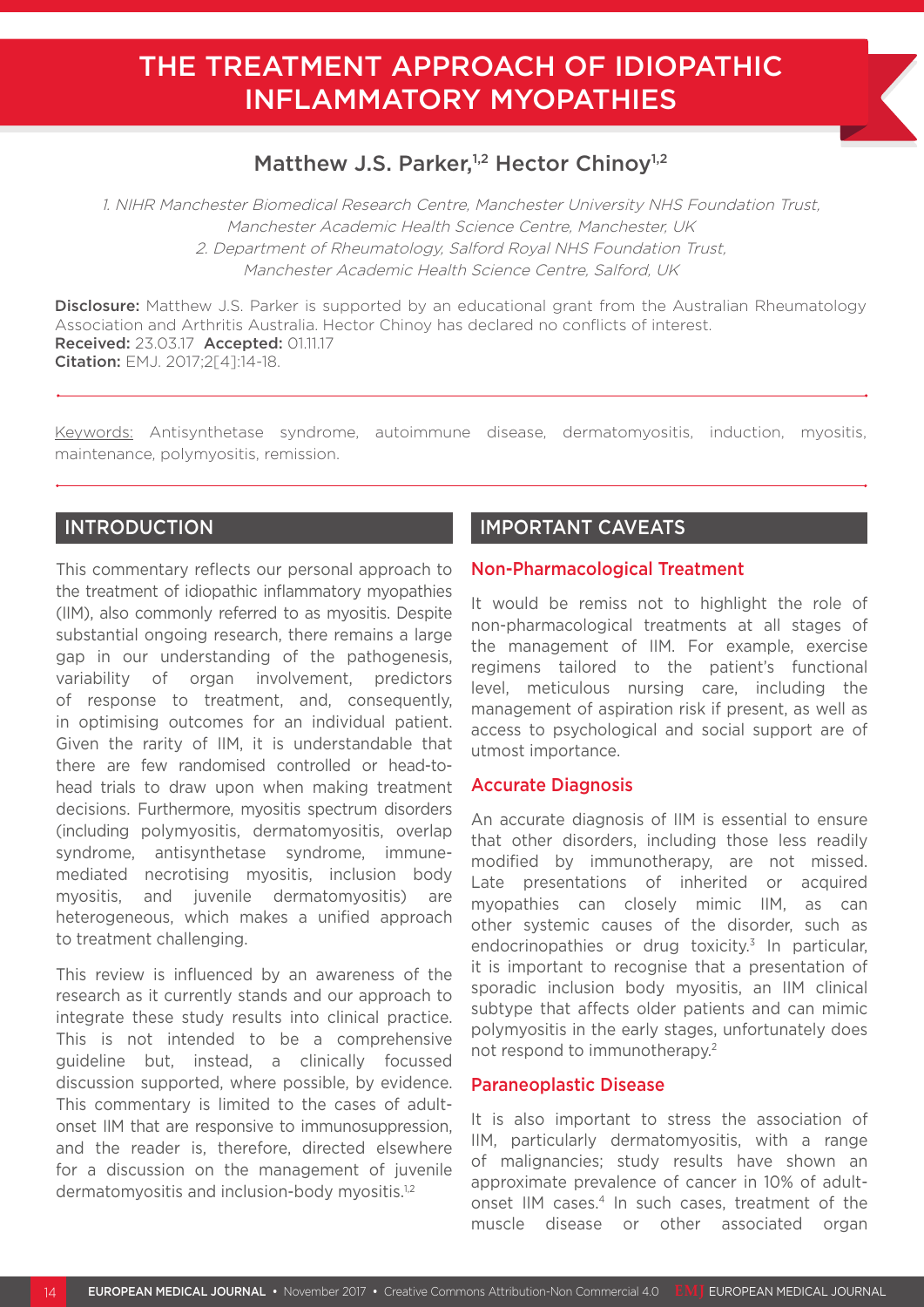involvement is usually unsatisfactory until the underlying malignancy is identified and treated as effectively as possible.

#### Infection Risk

All patients are screened for latent or occult infections and appropriate vaccinations are administered as early as possible to minimise potential harm from treatment.

#### Extramuscular Manifestations

IIM are systemic conditions with a range of potential extramuscular manifestations, including dermatologic, pulmonary, cardiovascular, and articular conditions. In some patients, these manifestations are the predominant feature of their condition and treatment should be tailored appropriately.

## THE TREATMENT TARGET

Pharmacological treatments at a biologic level are intended to arrest immune-mediated end-organ damage to allow restitution and repair of the affected tissues. At a clinical level, the aim is to halt progression of the significant disability that almost invariably accompanies these conditions and maximise the recovery of function as quickly as possible. It is from these principles that we suggest a model of treatment structured as remission induction and remission maintenance, similar to the approach used to treat antineutrophil cytoplasmic antibody-associated vasculitis.5 Without effective treatment, patients can quickly develop permanent damage, such as fatty infiltration of muscles or pulmonary fibrosis.

A large unmet need in rheumatic autoimmune disease is predicting which patients will respond to particular therapies; the concept of disease 'pathotypes' is gaining traction to better target interventions.<sup>6</sup> However, in current clinical practice, it is not uncommon to need to trial a number of different (second or third-line) agents, either sequentially or in combination, before the optimal response is achieved. It is essential to have in mind a measure of response; relying solely on serial measurements of muscle enzymes is not appropriate. We carefully measure a patient's strength at each clinic appointment and have found that changes in their physical function are the single most useful guide to treatment decisions. The International Myositis Assessment and Clinical Studies (IMACS) Group criteria are used to standardise the assessment of response to treatment.<sup>7</sup>

## INDUCTION TREATMENTS

Although there are no associated placebo-controlled trials, corticosteroids remain the backbone of our induction treatment because they can provide rapid responses and have a familiar, if not ideal, side effect profile. In particular, we carefully assess the risk of steroid-induced osteoporosis and appropriateness of antiresorptive therapies in every patient. We use doses of 0.5–1.0 mg/kg prednisolone at induction and consider pulsed parenteral doses initially in patients who are severely ill. The high oral doses are usually continued for 4–6 weeks to establish disease control before starting a tapering regimen. A typical taper involves patients treated with a dose of ≤20 mg prednisolone 2–3 months after the initiation of treatment and <10 mg at 6 months.

Overall, >80% of patients will respond to corticosteroids alone, but the majority do not return to full strength when treated with monotherapy. We always aim to include a second induction agent from the outset to minimise the cumulative corticosteroid dose and establish a more appropriate medium-to-long-term treatment regimen.8 The treatments we would consider include methotrexate, azathioprine, mycophenolate, tacrolimus, or cyclosporin. Cyclophosphamide and intravenous immunoglobulin can be used for induction treatment in cases of severe disease features, including certain extramuscular end-organ involvement, profound muscle weakness, and dysphagia, and/ or corticoresistant cases. An additional agent that plays a role in induction treatment is rituximab.

#### **Methotrexate**

Retrospective studies have reported response rates to methotrexate of approximately 80%, even in patients who initially failed on corticosteroid treatment.9 The advantages of methotrexate therapy include a convenient dosing schedule, extensive knowledge of the side effect profile, and the option to continue treatment long-term when necessary as maintenance therapy. Methotrexate is likely to take weeks to reach its full effect and, therefore, we usually administer it to patients with less severe disease activity who are likely to respond well to corticosteroids. We aim for doses between 20 and 30 mg weekly, either orally or subcutaneously.

#### Azathioprine

One small prospective study of azathioprine showed improved clinical outcomes and reduced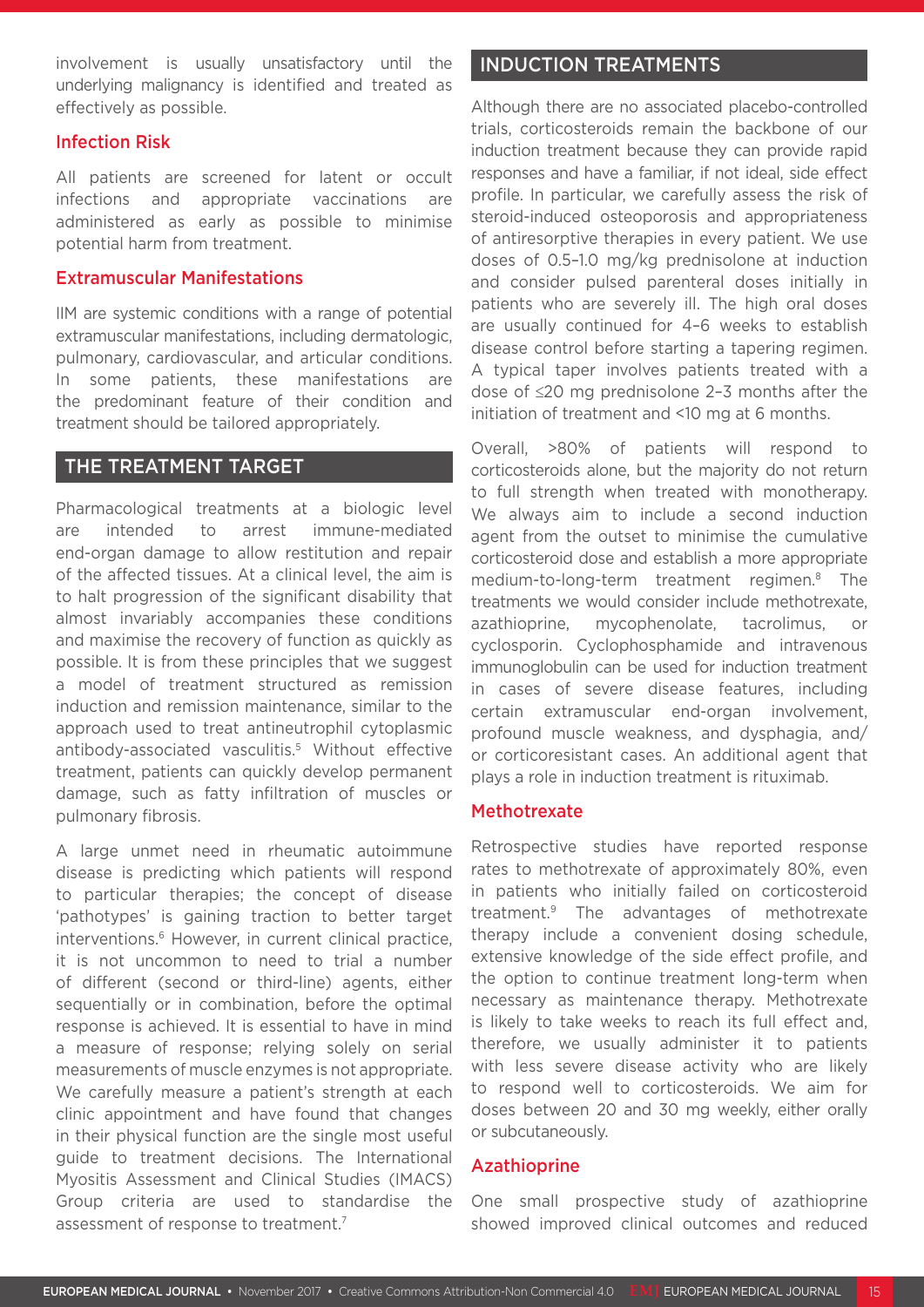corticosteroid requirements.10 In our experience, it can take months to reach a clinical response and there is a significant incidence of side effects. Thiopurine methyltransferase levels are measured before starting azathioprine with a typical maintenance dose of 2–3 mg/kg. Again, we use azathioprine in patients with relatively mild disease and it has the advantage of being an appropriate maintenance treatment if successful and well tolerated. Azathioprine is also one of only a few potentially effective therapies that can be continued safely throughout pregnancy.

#### Cyclophosphamide

Cyclophosphamide is reserved for patients with severe or life-threatening disease manifestations; the drug can provide rapid and significant response rates but has a substantial side effect profile, including serious infection, concerns about iatrogenic malignancy, and an effect on fertility. The Euro-Lupus or CYCLOPS medication regimens are commonly selected and continued for approximately 6-10 treatments;<sup>11,12</sup> patients should also receive *Pneumocystis jirovecii* antifungal drugs prophylactically. Cyclophosphamide is used more frequently in patients with interstitial lung disease as there is good evidence for its efficacy in lung involvement associated with connective-tissue disease.

#### Intravenous Immunoglobulin

Intravenous immunoglobulin therapy can be a very effective immunomodulatory induction treatment and usually has a rapid onset of action. It is a scarce resource and, therefore, we typically only choose to use it first-line if other options are clearly inappropriate (for example, in cases with concurrent sepsis or pregnant women). Two notable trials demonstrated a response in the large majority of patients and most patients with oesophageal involvement experienced improvement, often a relatively resistant disease manifestation.13 A total dose of 2 mg/kg is given over 2–5 days, which can be repeated at 4-weekly intervals if necessary.

#### OUTCOMES OF INDUCTION TREATMENT

There are three possible outcomes from induction treatment: a) the patient achieves a successful and sustained remission, b) they achieve a remission only to have a disease relapse, or c) they are refractory to induction treatment. Patients who achieve sustained remission progress to a treatment strategy that maintains disease control; if suitable, continuation of the induction treatment into maintenance treatment is preferable because it avoids the risk of disease relapse by changing treatment. Patients treated with other induction regimens are typically switched to either methotrexate or azathioprine once their induction treatment is concluded as we have the greatest experience with these drugs long-term. Approximately one-third of patients will have a monophasic illness and be able to withdraw from all treatment; however, the majority will require longer periods of immune-targeted treatment and the minimum dose of medications necessary to maintain remission is used, with emphasis on minimising and ideally stopping corticosteroid treatment.

Treatment decisions in patients who relapse are difficult to summarise because the potential approaches vary considerably. In general, if relapse occurs early after the initiation of induction therapy on relatively large doses of corticosteroids (i.e. >20 mg/day prednisolone), we treat the patient as a refractory case and use alternative induction agents. If relapse occurs at doses of corticosteroids below this level then options include adjusting the existing medications, changing to an alternative maintenance agent, or using combination treatment whilst typically employing an increased dose of corticosteroids to regain disease control. At this stage, we may consider other medications that we reserve as second-line therapies because there is less evidence on their efficacy or less familiarity with their use long-term; these include the following treatments.

#### Mycophenolate

A number of retrospective studies detail success with mycophenolate, including in disease refractory cases.14 We aim to achieve a dose of 1–3 g in divided doses daily (different preparations of mycophenolate have different dosing recommendations). Mycophenolate is an attractive choice in patients with interstitial lung disease since it avoids the familiar quandary of the patient on methotrexate whose lung disease progresses.

#### Calcineurin Inhibitors

Calcineurin inhibitors, including cyclosporine and tacrolimus, have displayed evidence of efficacy and, in particular, there are promising data for tacrolimus in a group of patients with interstitial lung disease related to antisynthetase syndrome.<sup>15</sup> We use oral doses of cyclosporine ranging 2.5–4.0 mg/kg. Tacrolimus is prescribed at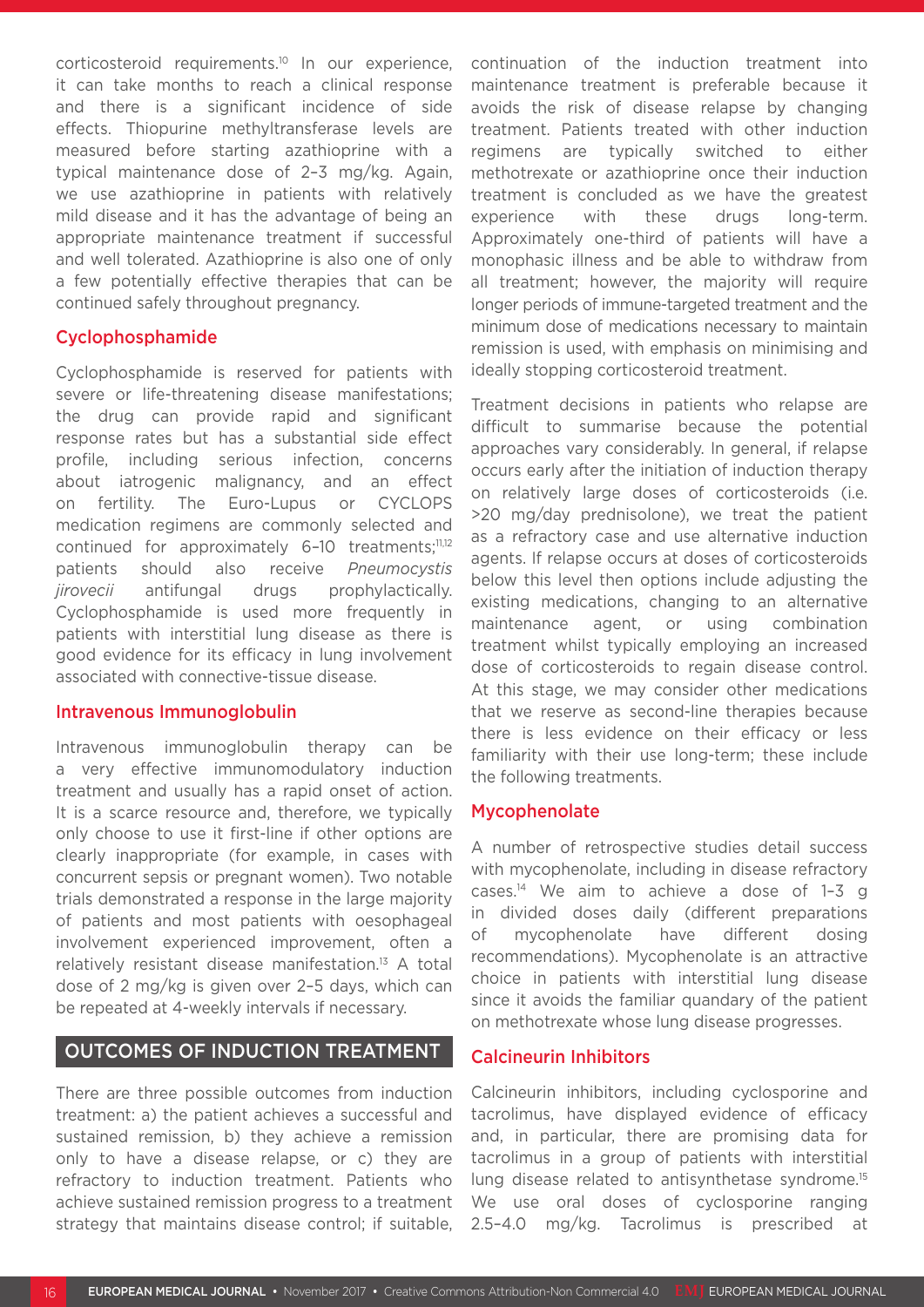a starting dose of 4 mg in two divided doses (0.04–0.08 mg/kg/day) and a maintenance dose of 4–10 mg daily (0.10–0.25 mg/kg/day), with monthly trough drug levels. Patient blood pressure should also be monitored, and these agents can be used carefully in patients with comorbid renal failure where other treatments are inappropriate.

If the patient does not respond adequately to the initial choice of induction treatment or relapses early after treatment, we consider them treatment refractory. The management choices for these patients are, again, potentially numerous and largely unsupported by rigorous evidence. In any patient with treatment refractory disease, it is essential to revisit the evidence that supports their working diagnosis, asking the question: is it possible they, in fact, have a late-presenting inherited myopathy or an alternative diagnosis, such as paraneoplastic myositis? If satisfied that the patient still has a primarily autoimmune process, then an alternative induction regimen may be appropriate; the treatment choice is between the aforementioned agents but would also increasingly include rituximab.

#### Rituximab

A randomised trial of rituximab in patients who were refractory to corticosteroids and at least one other immunotherapy agent has been conducted. Although the primary endpoint (time to clinical improvement between two trial arms) was not met, taken collectively, 83% of patients met the definition of improvement during the trial period.<sup>16</sup> Post-hoc analysis suggested that the presence of antisynthetase antibodies or anti-Mi-2 (a myositisspecific antibody associated with a dermatomyositis phenotype) was associated with a more favourable response.17 In a retrospective case series and a Phase II trial of antisynthetase syndrome patients with interstitial lung disease, there was an improvement in muscle and/or pulmonary involvement in the majority of patients.18,19 As per the rheumatoid arthritis regimen, two doses of 1 g rituximab (750 mg/m<sup>2</sup> to a maximum of 1 g) are administered 2 weeks apart.

#### Biologic or Experimental Treatments

Although there is much interest in targeted therapies, in particular biologics in the treatment of IIM, there is currently little supportive evidence and we consider these a third-line therapy; as a result, these treatments are only to be used in exceptional circumstances. The published results from the use of anti-tumour necrosis factor-alpha agents are not convincing, although there may be some activity in patients with resistant calcinosis. In addition, the data for interleukin-6 pathway blockade is sparse, although trials are ongoing. T cell coreceptor blockade is an attractive potential treatment target; in a Phase IIb study of abatacept (an anti-CTLA4 antibody) in treatment refractory polymyositis and dermatomyositis, 8 out of 19 patients achieved the definition of response.<sup>20</sup> There is Phase Ib data that support the use of Type-1 interferon blockade with sifalimumab, although research into this product in myositis was subsequently terminated during a Phase II study.<sup>21</sup> In a study of patients treated with anakinra (an interleukin-1 receptor antagonist) for 12 months, 7 out of 15 participants had a clinical response.22 There are also case reports only for janus kinase inhibition, although a trial of tofacitinib is ongoing.23,24 Lastly, there are registered ongoing trials into basiliximab (an anti-interleukin-2 receptor antibody), interferon-kappa, belimumab (an anti-B cell activating factor antibody), h5G1.1-mAb (a monoclonal antibody targeting the complement terminal attack complex), MEDI7734 (targeting plasmacytoid dendritic cells), IMO-8400 (a toll-like-receptor 7–9 antagonist), and BAF312 (a sphingosine 1-phosphate receptor modulator inhibiting lymphocyte egress from lymph nodes). Our attributed third-line status of biologics may, therefore, change in the near future.

### **CONCLUSION**

Therapeutics in autoimmune connective tissue disease is a changing landscape. Options for more effective treatments and the understanding of which patients are likely to respond to particular therapies will evolve greatly over time. We hope that this review provides a useful framework for the application of currently available treatments for these challenging conditions.

### REFERENCES

1. Enders FB et al. Consensus-based recommendations for the management Dis. 2017;76(2):329-40.

of juvenile dermatomyositis. Ann Rheum 2. Rose MR et al. Treatment for inclusion body myositis. Cochrane Database Syst